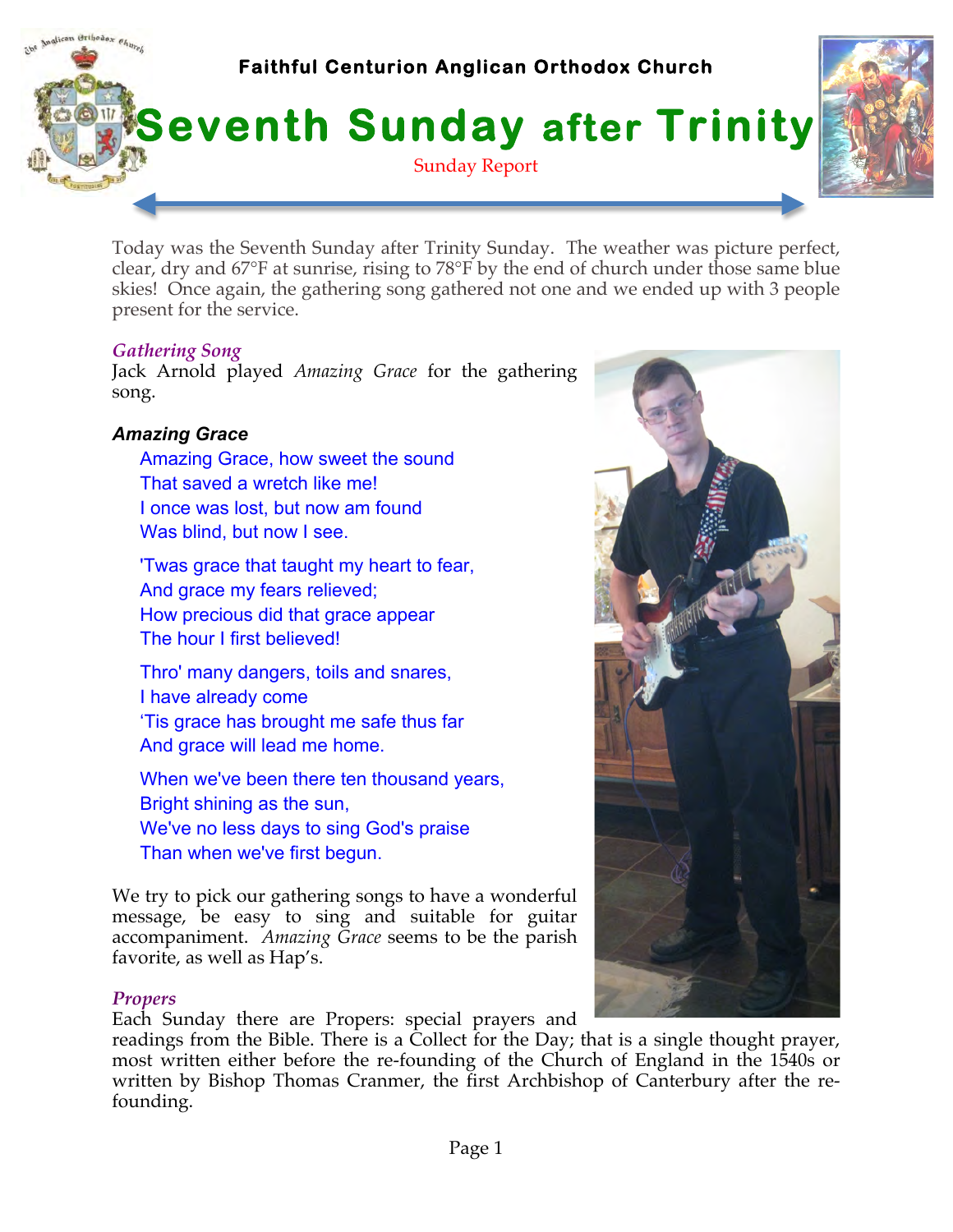The Collect for the Day is to be read on Sunday and during Morning and Evening Prayer until the next Sunday. The Epistle is normally a reading from one of the various Epistles, or letters, in the New Testament. The Gospel is a reading from one of the Holy Gospels; Matthew, Mark, Luke and John. The Collect is said by the minister as a prayer, the Epistle can be read by either a designated reader (as we do in our church) or by one of the ministers and the Holy Gospel, which during the service in our church is read by an ordained minister or our Deacon Striker.

The propers are the same each year, except if a Red Letter Feast, that is one with propers in the prayerbook, falls on a Sunday, then those propers are to be read instead, except in a White Season, where it is put off. Red Letter Feasts, so called because in the Altar Prayerbooks the titles are in red, are special days. Most of the Red Letter Feasts are dedicated to early saints instrumental in the development of the church, others to special events. Some days are particularly special and the Collect for that day is to be used for an octave (eight days) or an entire season, like Advent or Lent.

The Propers for today are found on Page 198-199, with the Collect first:

## The Seventh Sunday after Trinity.

# *The Collect.*

**ORD** of all power and might, who art the author and giver of all good things; Graft in our hearts the love of thy Name, increase in us true religion, nourish us with all goodness, and of thy great mercy keep us in the same; through Jesus Christ our Lord. Amen. **L**

Dru Arnold read the Epistle, which was came from the Sixth Chapter of Saint Paul's

letter to the Romans beginning at the Nineteenth Verse. Paul reminds us when we strive above all else for the things of this world, we gain nothing we can take with us to the next. "For, when ye were the servants of sin, ye were free from righteousness." Conversely, if we will be servants of God (righteousness) we can be free from the devil sin). "… the wages of sin is death; but the gift of God is eternal life through Jesus Christ our Lord. If we will follow God, we will live, not only forever in the next world, but better in this world. We must put aside what we did and do what He would have us do. Actions are the key to everything. Talk is nice. Action is what counts.



SPEAK after the manner of men because

of the infirmity of your flesh: for as ye have yielded your members servants to uncleanness and to iniquity unto iniquity; even so now yield your members servants to righteousness unto holiness. For when ye were the servants of sin, ye were free from righteousness. What fruit had ye then in those things whereof ye are now ashamed? for the end of those things is death. But now being made free from sin, and become  $\prod_{\text{to } n}$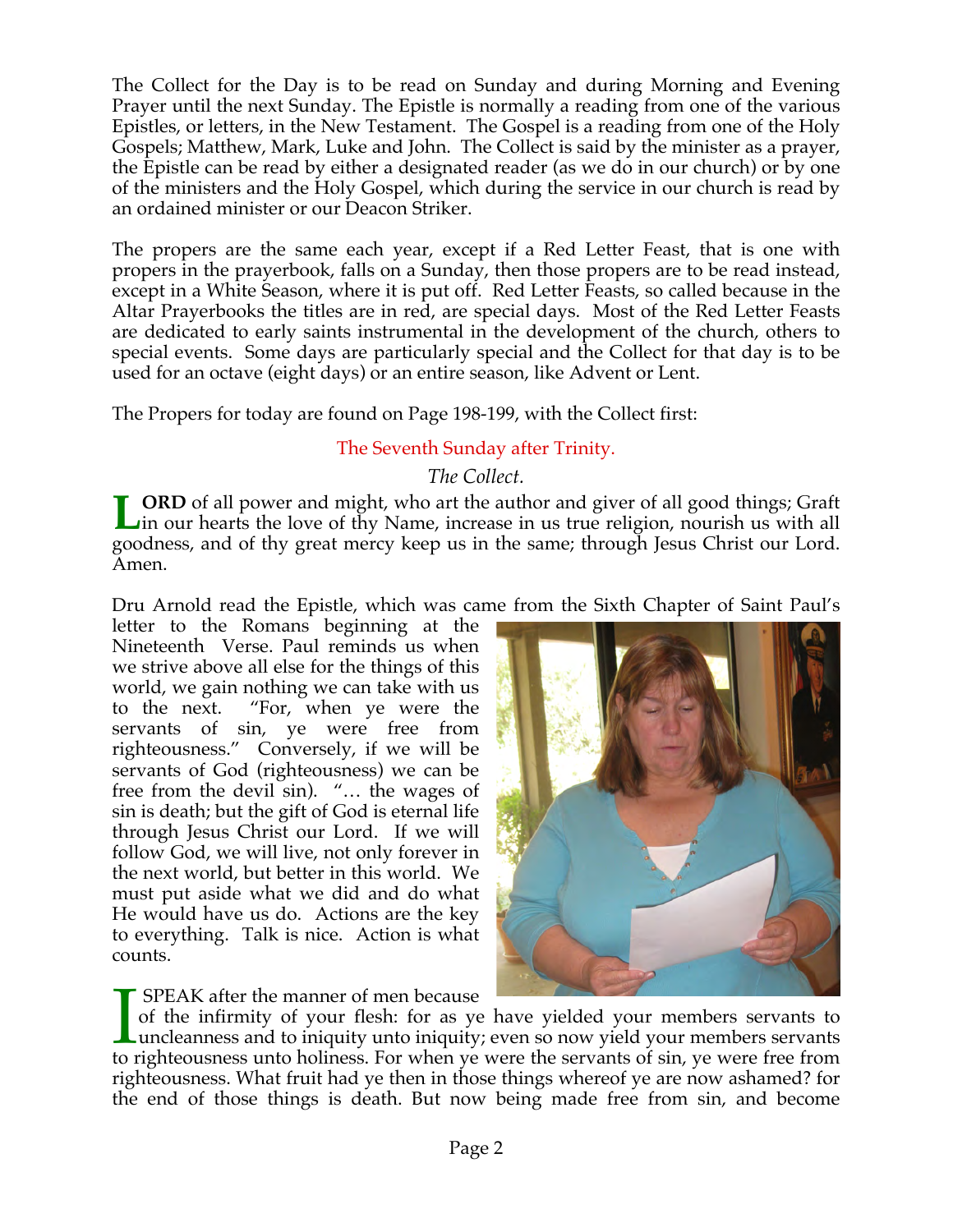servants to God, ye have your fruit unto holiness, and the end everlasting life. For the wages of sin is death; but the gift of God is eternal life through Jesus Christ our Lord.

Deacon Striker Jack Arnold read today's Holy Gospel which was written in the Eighth



Chapter of the Gospel according to Saint Mark beginning at the First Verse. Jesus had been in the wilderness teaching a multitude, some four thousand in number. In those pre-restaurant on every corner days, the people had been without food and were hungry. Jesus was concerned and inventoried their supplies, seven loaves and a few small fishes. He gave thanks to God, and commanded the food to be set out before the people. When they had eaten their fill, the scraps gathered up from the seven loaves filled seven baskets.

Many speculated over the years as to just how He did it. The answer is simple, He did it. He did not talk about feeding the multitude and sit down to His own meal. He acted and they were fed. Does this story recall the words from the Last Supper used in Holy Communion at the

Consecration? "he took Bread; and when he had given thanks, he brake it, and gave it to his disciples, saying, Take, eat, this is my Body, which is given for you; Do this in remembrance of me." Those few words produced The Word, which has satisfied so many over millenniums.

N those days the multitude being very great, and having nothing to eat, Jesus called his disciples unto him, and saith unto them, I have compassion on the multitude, because they have now been with me three days, and have nothing to eat: and if I <sup>Sen</sup>

send them away fasting to their own houses, they will faint by the way: for divers of them came from far. And his disciples answered him, From whence can a man satisfy these men with bread here in the wilderness? And he asked them, How many loaves have ye? And they said, Seven. And he commanded the people to sit down on the ground: and he took the seven loaves, and gave thanks, and brake, and gave to his disciples to set before them; and they did set them before the people. And they had a few small fishes: and he blessed, and commanded to set them also before them. So they did eat, and were filled: and they took up of the broken meat that was left seven baskets. And they that had eaten were about four thousand: and he sent them away.

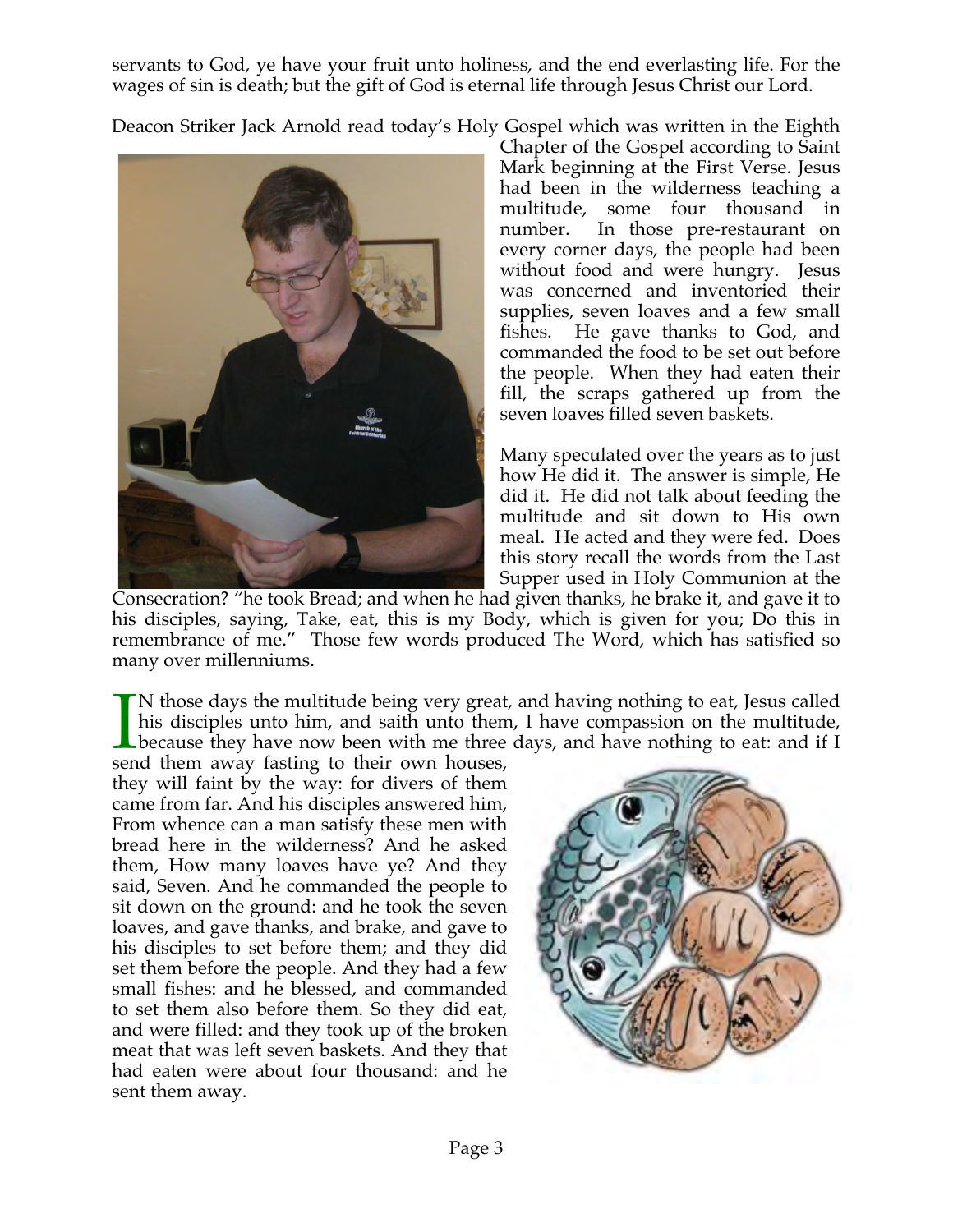## *Sermon – Time and Action*

Today's sermon tied the Epistle and Gospel together talked as is oft the case of the need



for action, not simply diction, the general content is in forewords above.

Consider the words from the Collect, … author and giver of all good things; Graft in our hearts the love of thy Name, increase in us true religion, nourish us with all goodness, and of thy great mercy keep us in the same (that is to say keep us in goodness)…

To get anywhere, we must acknowledge in our hearts that all good is of and comes from God. Once we acknowledge that, we are in a position to ask God to put in to our hearts love of Him and all that is His. This will help us to appreciate and act in goodness. Without His love our efforts will ultimately be of no avail.

So, pretty clearly we need to be of God. Thus, when Paul wrote to the people of Rome, he was writing to all of us; for there truly is nothing new in the world. Before we are of God, we are of this world. Our life is here, our end is here. Once we are of God, then we are merely sojourners here; our life is not really here and certainly does not end here. The only way to be of God is through God, that is His Son, our Lord.

If we will follow God, we will live, not only forever in the next world, but better in this world. We must put aside what we did and do what He would have us do. Actions are the key to everything. Talk is nice. Action is what counts.

Saint Mark tells us of action. Jesus had been in the wilderness teaching a multitude, some four thousand in number. In those pre-restaurant on every corner days, the people had been without food and were hungry. Jesus was concerned and inventoried their supplies, seven loaves and a few small fishes. He gave thanks to God, and commanded the food to be set out before the people. When they had eaten their fill, the scraps gathered up from the seven loaves filled seven baskets.

Many speculated over the years as to just how He did it. The answer is simple, He did it. He did not talk about feeding the multitude and then sit down to His own meal. He acted and they were fed. Does this story recall the words from the Last Supper used in Holy Communion at the Consecration? "he took Bread; and when he had given thanks, he brake it, and gave it to his disciples, saying, Take, eat, this is my Body, which is given for you; Do this in remembrance of me." Those few words produced The Word, which has satisfied so many over millenniums.

Be of God - Live of God - Act of God.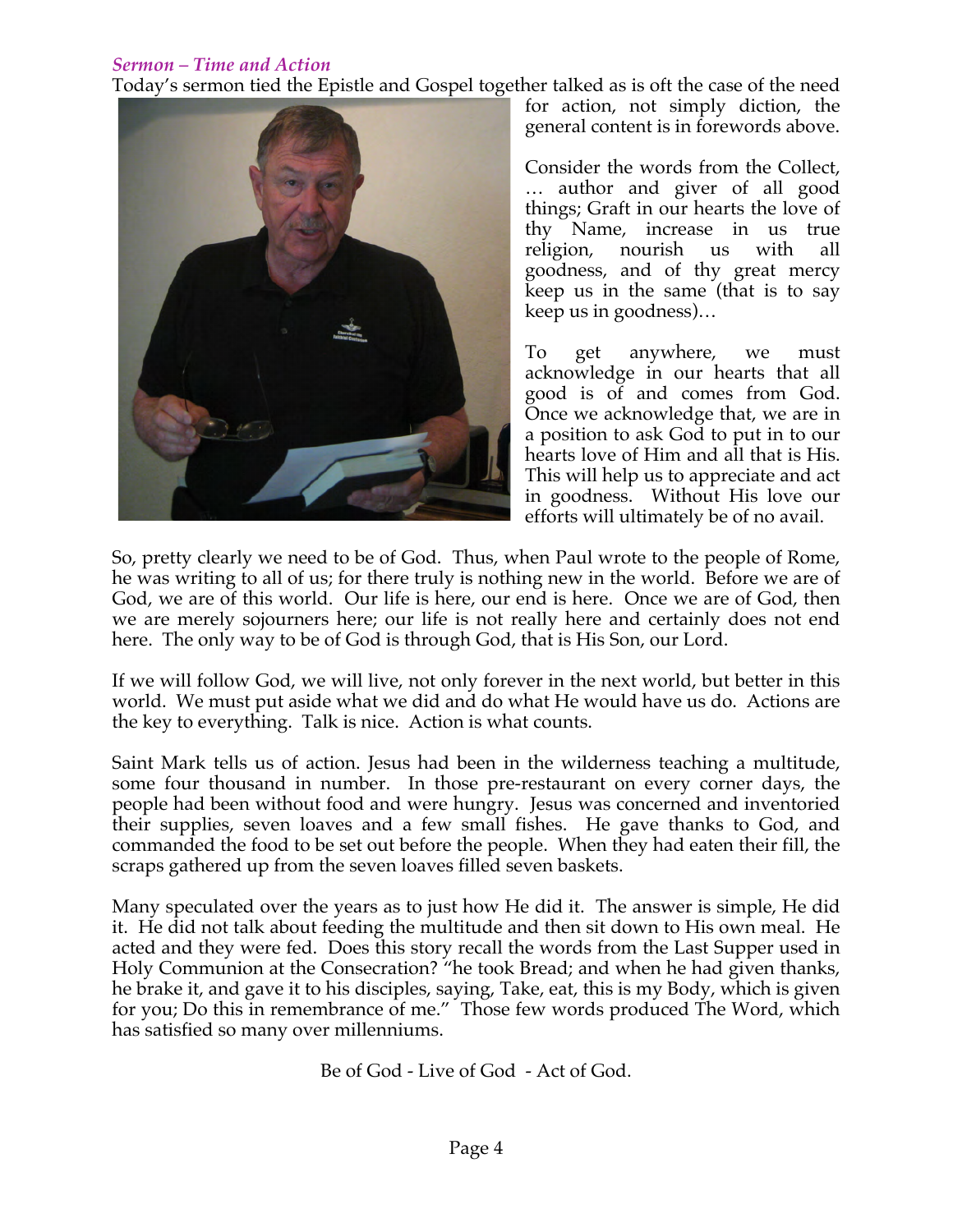#### *Bishop Ogles' Sermon*

We are oft fortunate to get copies of Bishop Jerry's sermon notes. Today is one of those

Sundays. Today's sermon starts off with the collect. It will give you a lot to consider in your heart.

**Sermon Notes**  Seventh Sunday after Trinity 22 July 2012, Anno Domini

#### The Seventh Sunday after Trinity.

*The Collect.*

**ORD** of all power and might, who art the author and giver of all good things; Graft in our hearts the love of thy Name, increase in us true religion, nourish us with all **L**



goodness, and of thy great mercy keep us in the same; through Jesus Christ our Lord. Amen.

*1 And it came to pass after these things, that God did tempt Abraham, and said unto him, Abraham: and he said, Behold, here I am. 2 And he said, Take now thy son, thine only son Isaac, whom thou lovest, and get thee into the land of Moriah; and offer him there for a burnt offering upon one of the mountains which I will tell thee of. 3 And Abraham rose up early in the morning, and saddled his ass, and took two of his young men with him, and Isaac his son, and clave the wood for the burnt offering, and rose up, and went unto the place of which God had told him. 4 Then on the third day Abraham lifted up his eyes, and saw the place afar off. 5 And Abraham said unto his young men, Abide ye here with the ass; and I and the lad will go yonder and worship, and come again to you. 6 And Abraham took the wood of the burnt offering, and*  laid it upon Isaac his son; and he took the fire in his hand, and a knife; and they went both of *them together. 7 And Isaac spake unto Abraham his father, and said, My father: and he said, Here am I, my son. And he said, Behold the fire and the wood: but where is the lamb for a burnt offering? 8 And Abraham said, My son, God will provide himself a lamb for a burnt offering: so they went both of them together. 9 And they came to the place which God had told him of; and Abraham built an altar there, and laid the wood in order, and bound Isaac his son, and laid him on the altar upon the wood. 10 And Abraham stretched forth his hand, and took the knife to slay his son. 11 And the angel of the Lord called unto him out of heaven, and said, Abraham, Abraham: and he said, Here am I. 12 And he said, Lay not thine hand upon the lad, neither do thou any thing unto him: for now I know that thou fearest God, seeing thou hast not withheld thy son, thine only son from me. 13 And Abraham lifted up his eyes, and looked, and behold behind him a ram caught in a thicket by his horns: and Abraham went and took the ram, and offered him up for a burnt offering in the stead of his son. 14 And Abraham called the name of that place Jehovahjireh: as it is said to this day, In the mount of the Lord it shall be seen.* **15** *And the angel of the Lord called unto Abraham out of heaven the second time, 16 And said, By myself have I sworn, saith the Lord, for because thou hast done this thing, and hast not withheld thy son, thine only son: 17 That in blessing I will bless thee, and in multiplying I will multiply thy seed as the stars of the heaven, and as the sand which is upon the sea shore; and thy seed shall possess the gate of his enemies; 18 And in thy seed shall all the nations of the earth be blessed; because thou hast obeyed my voice.* (Gen 22:1-18)

 There is a Scarlet Thread of Blood Sacrifice (as Dr. W.A Criswell has rightly spoken) that runs from the Fall of Adam in Genesis to the events of Good Friday two thousand years ago. You will recall that the first death on earth occurred immediately after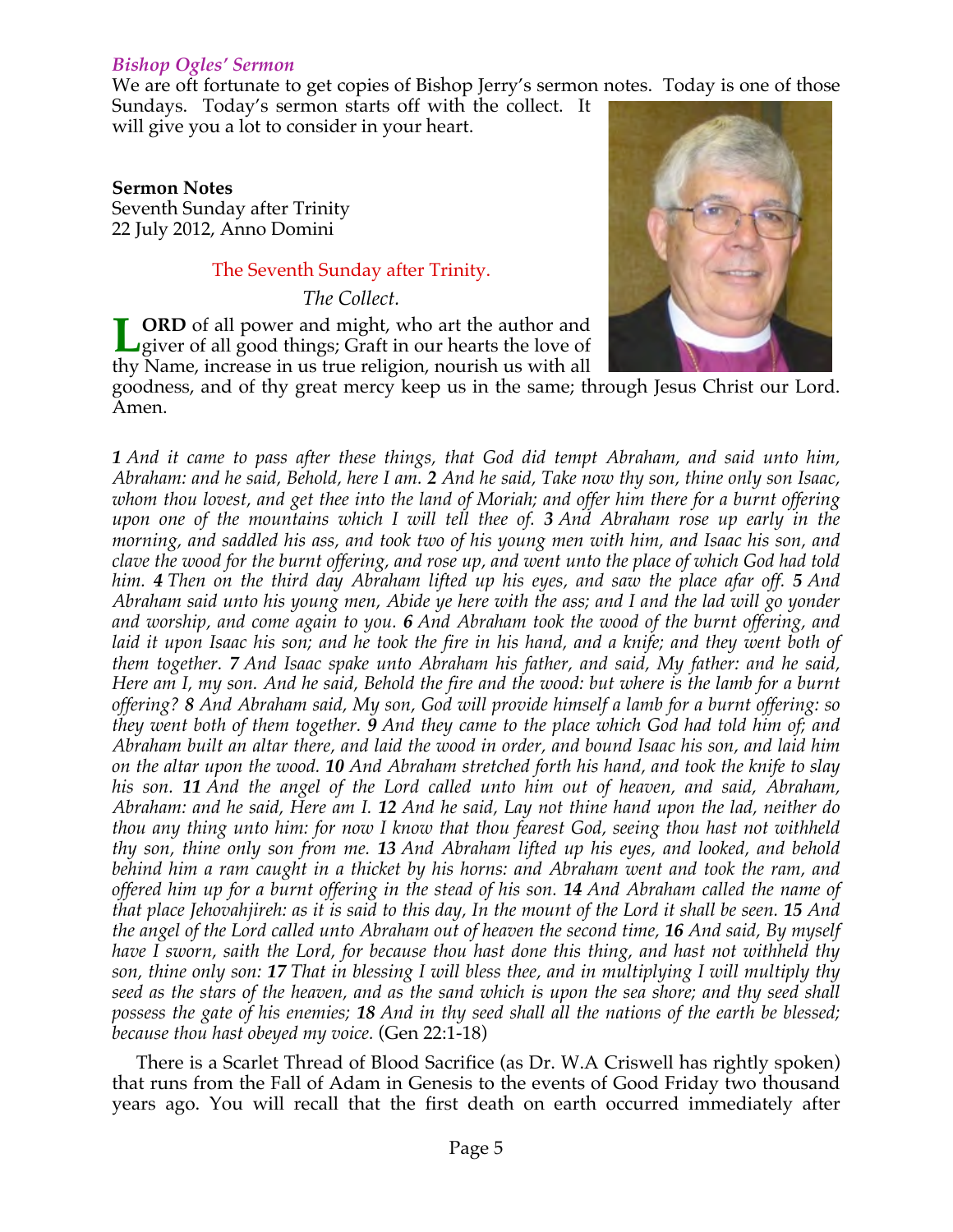Adam's disobedience eastward in the Garden at Eden. *Unto Adam also and to his wife did the Lord God make coats of skins, and clothed them*. (Gen 3:21) The animal (most likely a lamb) from which these skins were taken, foreshadows that coming bloody sacrifice of the Lamb of God as a covering for our nakedness in sins and trespasses. Abel, the first prophet, also died in giving an acceptable sacrifice of a lamb. The Pascal Lamb of the First Passover significantly typified, in imperfect form, that perfect sacrifice of our own Passover – the crucifixion of Christ as a propitiation for our sins.

 To the harlot, Rahab, it was spoken: "*Thou shalt bind this line of scarlet thread in the window*" (Joshua 2:18) It was not by her righteousness or good works that a harlot named Rahab was saved to become the mother of Boaz, and thus a great grandmother to David and presumed ancestor to Christ, but faith prompted by grace that saved her.

 In our text today, we have one of the most complete and perfect foreshadowing's of the sacrifice of Christ given in the Old Testament – the voyage of Abraham to Mt. Moriah with the intention of obeying God by sacrificing his only beloved son. Abraham, in type, prefigures God the Father who will, indeed, sacrifice His own only Begotten and well-beloved Son in the fullness of time. Isaac is a type of Christ upon whose shoulders were laid the burden of the sins of the world as a wooden cross at Calvary. The Mountain at Moriah happens to be the very same upon which the Temple stands as well as Calvary – or very near to it and in the same range. Please consider the great faith of Abraham expressed in these lines as he is commanded to sacrifice his only son. Consider, too, the great truth that God intends to impart to us who believe.

 *1 And it came to pass after these things, that God did tempt Abraham, and said unto him, Abraham: and he said, Behold, here I am. 2 And he said, Take now thy son, thine only son Isaac, whom thou lovest, and get thee into the land of Moriah; and offer him there for a burnt offering upon one of the mountains which I will tell thee of. 3 And Abraham rose up early in the morning, and saddled his ass, and took two of his young men with him, and Isaac his son, and clave the wood for the burnt offering, and rose up, and went unto the place of which God had told him.*

 It surely DID `come to pass' for it was decided upon in the Councils of Heaven long before the world, and all its creatures, was ever created. We know not the date for this momentous decision for there are no calendars in Heaven. The Great I AM is an eternal Present!

 God tempts no man to sin! This reference to the tempting of Abraham means that God was testing the faith of Abraham. He could not have chosen a better subject for the trial. *That the trial of your faith, being much more precious than of gold that perisheth, though it be tried with fire, might be found unto praise and honour and glory at the appearing of Jesus Christ* (1 Peter 1:7) Ah, yes, at the appearing of Jesus Christ! *Your father Abraham rejoiced to see my day: and he saw it, and was glad* (John 8:56) True and living faith is always rewarded in its glorious fulfillment.

 God, who promised Abraham multitudes of sons and daughters, has tarried in giving even one son until Abraham and Sarah are advanced in years – beyond the age of childbearing. But the promises of God are certain in their accomplishment. Even as we speak, the rolls of multitudes of sons and daughters of Abraham are being increased as the children of the promised Seed are added moment by moment. Imagine Abraham's relief and contentment at finally having received a son from the Lord – clearly given by the miracle of Promise and not by the normal process of childbearing. Just what Abraham was doing at the moment that the voice of God spoke to him on that fateful day we are not told. But, whatever it was, Abraham dropped all other pursuits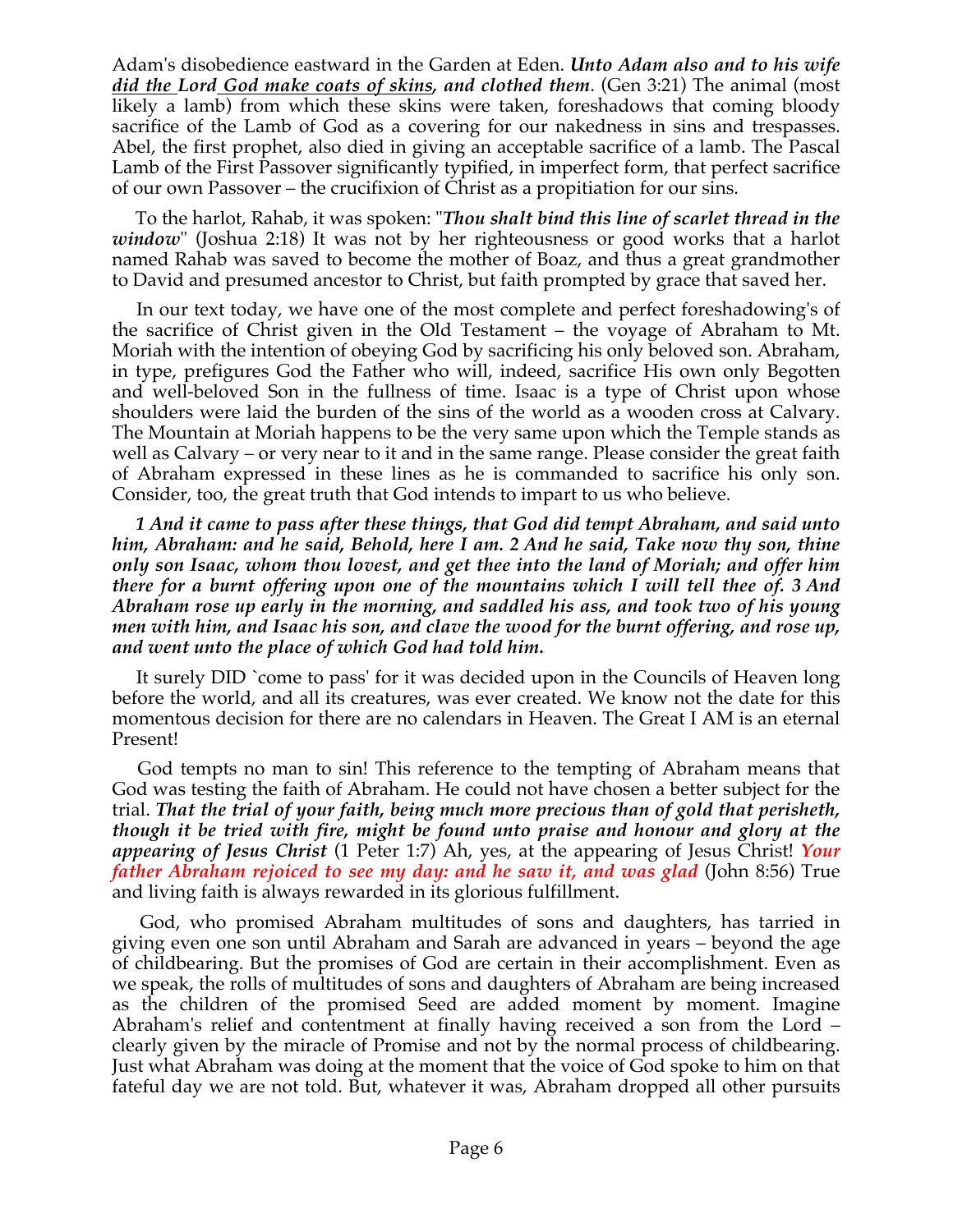and listened to God – always!

 God spoke crushing words to Abraham: *Take now thy son, thine only son Isaac, whom thou lovest, and get thee into the land of Moriah; and offer him there for a burnt offering upon one of the mountains which I will tell thee of.* That was all! This son was so much comparable, in circumstance, with Jesus. He was an only son of miraculous birth (like Christ); he was well-beloved of his father (like Christ); and he was to be offered up on Moriah (like Christ – carrying the means of his own death). So how did Abraham respond to this seemingly tragic news?

 *3 And Abraham rose up early in the morning, and saddled his ass, and took two of his young men with him, and Isaac his son, and clave the wood for the burnt offering, and rose up, and went unto the place of which God had told him.* Abraham immediately obeyed God – and COMPLETELY! He never offered a word of questioning doubt. He simply obeyed! He prepared and carried with him the means required to complete the command of God. Abraham, by faith, ALWAYS obeyed God*. By faith Abraham, when he was called to go out into a place which he should after receive for an inheritance, obeyed; and he went out, not knowing whither he went. By faith he sojourned in the land of promise, as in a strange country, dwelling in tabernacles with Isaac and Jacob, the heirs with him of the same promise* (Heb 11:8-9) May God, by grace, grant us a like faith of Abraham.

 *4 Then on the third day Abraham lifted up his eyes, and saw the place afar off* On the third day, Christ rose from the Tomb. On this, the third day, would Isaac be redeemed from the terrible prospects of death by a substitute sacrifice.

 *5 And Abraham said unto his young men, Abide ye here with the ass; and I and the lad will go yonder and worship, and come again to you.* If you have your Bibles open, please read with deep understanding the great faith demonstrated in this verse. Abraham tells the young men with him that he and Isaac will go yonder and worship and "*come again to you*!" What profound faith! Abraham loved God. He KNEW the nature of God – that He was loving and kind. He did not know by what means, but surely he believed that by SOME means, Isaac would be restored whole to him. Obedience to God, too, is always an act of worship.

 *6 And Abraham took the wood of the burnt offering, and laid it upon Isaac his son; and he took the fire in his hand, and a knife; and they went both of them together.* God the Father laid the sins of the world upon the shoulders of His only Begotten Son in the form of a wooden cross which He bare. Now, Abraham does the same. Isaac climbed the mountain of his own presumed sacrifice bearing, in type, those sins. But Isaac would not be required of God to pay that penalty – nor COULD he. There remained only One who could pay that terrible price for us – the Lord Jesus Christ! Both climbed up the slopes of Moriah!

 *7 And Isaac spake unto Abraham his father, and said, My father: and he said, Here am I, my son. And he said, Behold the fire and the wood: but where is the lamb for a burnt offering?* In the innocence of his youth, Isaac never questioned any motive of his father, but he did ask a reasonable question arising from factual observation – where is the Lamb? He did not know that the true Lamb was yet with His Father in Heaven.

 *8 And Abraham said, My son, God will provide himself a lamb for a burnt offering: so they went both of them together.* Here we read one of the most profound prophecies in the Old Testament: "*God will provide Himself a Lamb*"……and He did! God provided that Lamb in the form of His only Begotten Son!

*9 And they came to the place which God had told him of; and Abraham built an*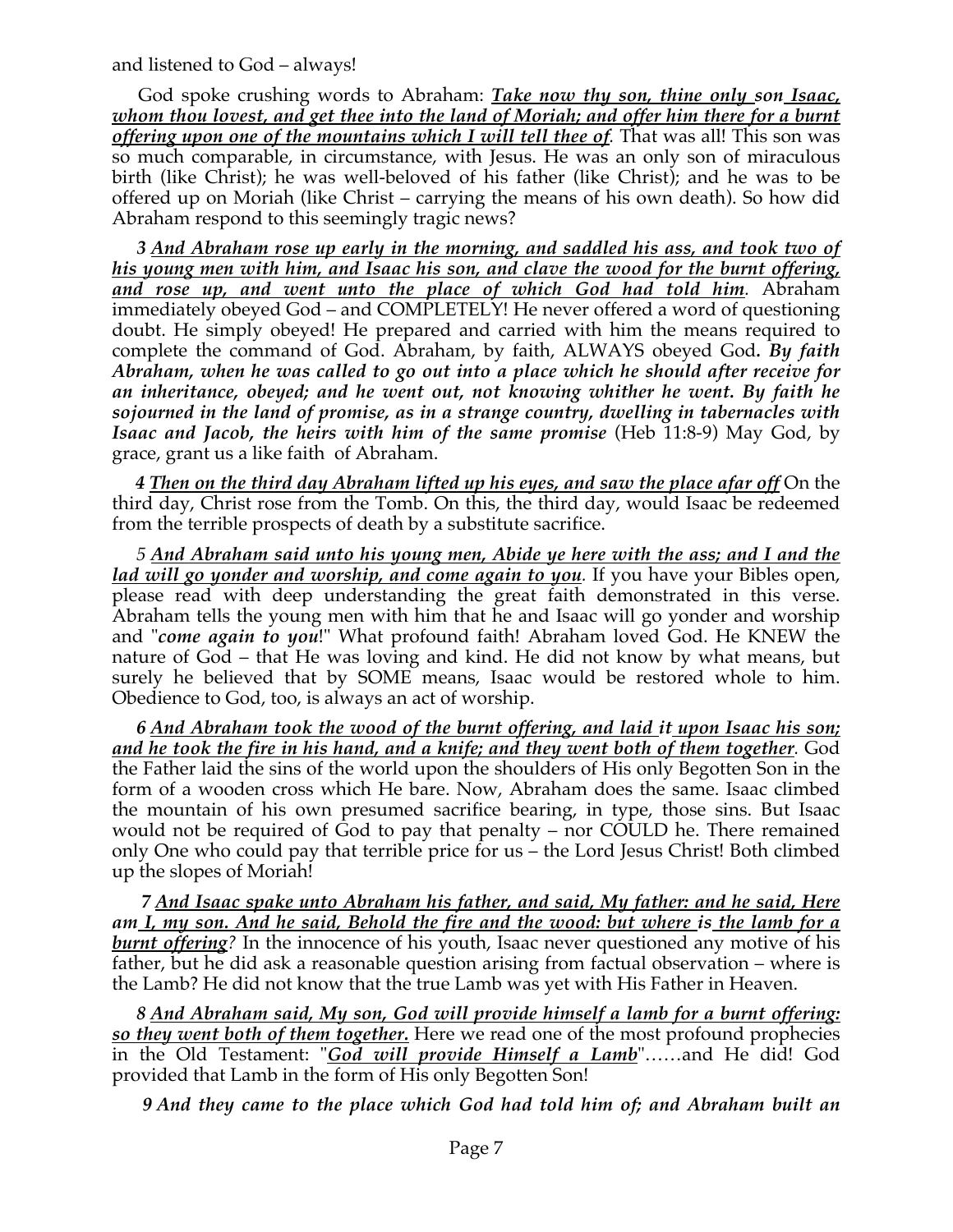*altar there, and laid the wood in order, and bound Isaac his son, and laid him on the altar upon the wood. 10 And Abraham stretched forth his hand, and took the knife to slay his son.* Abraham hesitated not in performing all things requisite for the sacrifice of his beloved son, Isaac. It might be observed here that anything placed on an altar is then dedicated fully to God. Isaac, though not sacrificed, and all his progeny in faith, are dedicated to the service of God. Are you, friends? Now, with a heart full of sorrow, Abraham raises the knife for the terrible offering to God – even Isaac his son.

 *11 And the angel of the Lord called unto him out of heaven, and said, Abraham, Abraham: and he said, Here am I. 12 And he said, Lay not thine hand upon the lad, neither do thou any thing unto him: for now I know that thou fearest God, seeing thou hast not withheld thy son, thine only son from me* It is good that Abraham was accustomed, by faith, to hear the voice of the Lord for this hearing saved his son from certain death. God is well pleased with Abraham's evidence of faith. God discovered that Abraham would hold nothing back from His Lord and His God. It is perhaps true that the trial and test of Abraham was intended to benefit us, the believers of the Promise, even more than Abraham. Abraham's faith was fixed on God, and God KNEW it! So God provides the faith of Abraham as an example of that faith that must lie in the hearts of all who believe.

 *13 And Abraham lifted up his eyes, and looked, and behold behind him a ram caught in a thicket by his horns: and Abraham went and took the ram, and offered him up for a burnt offering in the stead of his son.* This ram is a substitute type of that promised Lamb of God – in this case a substitute for Isaac, but there would be no such substitute for that Lamb of God which would come in the fullness of time. The thorn bush was placed upon the fair and innocent brow of our Lord at Calvary.

 *14 And Abraham called the name of that place Jehovahjireh: as it is said to this day, In the mount of the Lord it shall be seen* Yes, the name is symbolic to Mt. Moriah at which the "*Lord will see to it*" (the sacrifice).

 *15 And the angel of the Lord called unto Abraham out of heaven the second time* If we are keen to hear the voice of the Lord, He will never cease to speak to us. *16 And said, By myself have I sworn, saith the Lord, for because thou hast done this thing, and hast not withheld thy son, thine only son* In other words, "*Abraham, because you have not held even your only beloved son from me, I know that your heart if filled to the brim with love and faith of me*."

 *17 That in blessing I will bless thee, and in multiplying I will multiply thy seed as the stars of the heaven, and as the sand which is upon the sea shore; and thy seed shall possess the gate of his enemies*. This is a far greater promise than natural descent will allow. It is a promise filled in miraculous and persevering faith of the saints. God will bring numbers untold into the family of Abraham, far more by faith than by natural bloodlines. Only those who are of the family of faith in the Promised Seed shall be called the children of Abraham and not those of the natural bloodline. It is not who we are, but in WHOM we place our trust! This is the measure of the Church of Abraham and the Gospel to which he subscribed while the Promise was held in waiting.

 *18 And in thy seed shall all the nations of the earth be blessed; because thou hast obeyed my voice* Those nations whose faith and institutions are centered on God shall never suffer the ravages of war and desolation. How shall our own nation fare as we cast aside, day by day, every vestige of that abiding faith that made us a most cherished nation among the nations of the earth? If America can be saved, that salvation shall not occur through political measures. It is the common heart of America that must be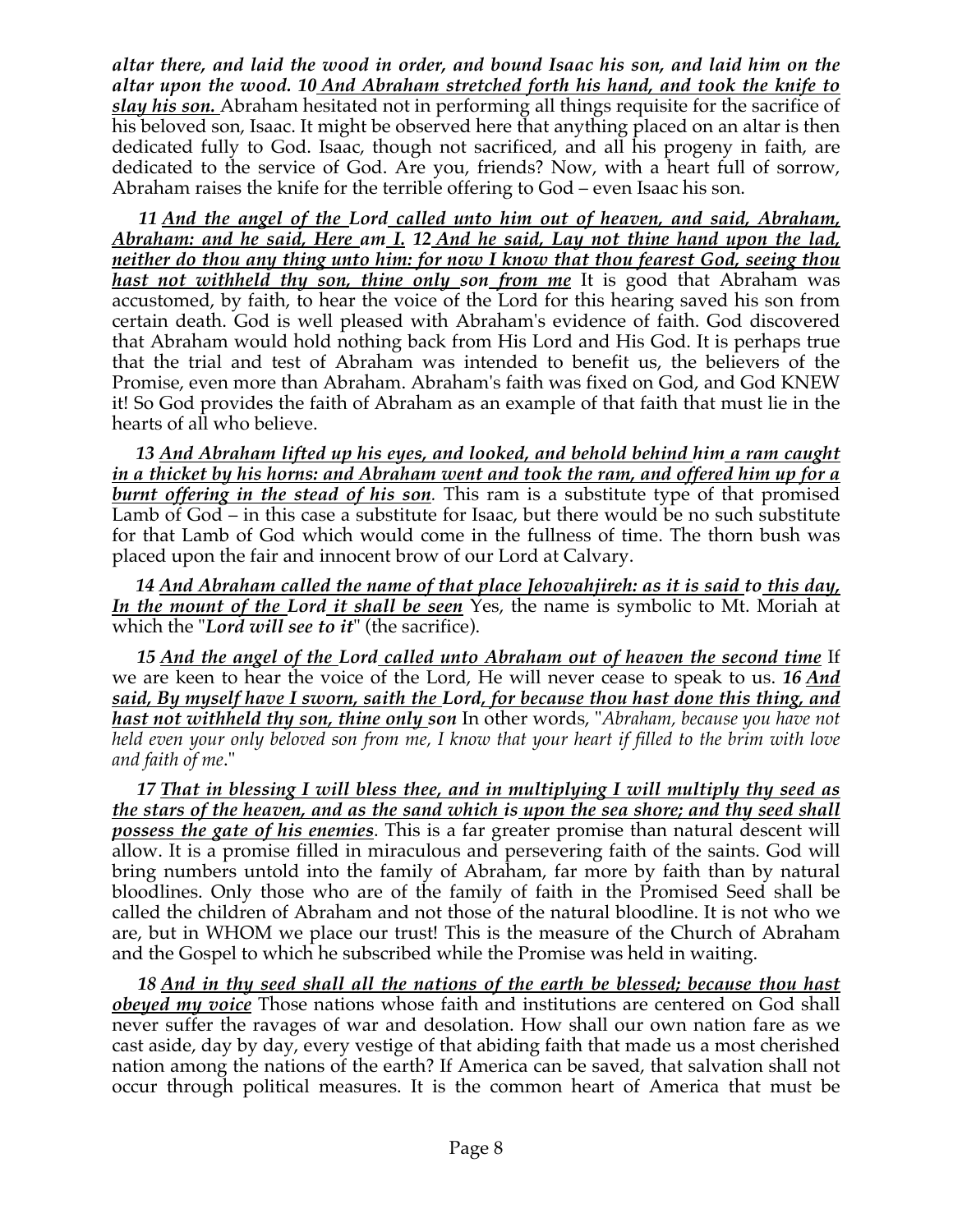turned back to her God and Benefactor. If America can now be retrieved from sure ruin, it must happen one heart at a time. AMEN

## *Bishop Dennis Campbell's Sunday Sermon*

As is oft the case, we are honored to present Bishop Dennis' Sunday sermon presented



to his parish. Dennis has a great sermon for the Seventh Sunday after Trinity, my only comment is that the unity of which he speaks is unity centered on the Triune God, not a unity centered on a man made entity:

**God of Unity** Psalm 133, Romans 6:19-33, Mark 8:1-9 Seventh Sunday after Trinity July 22, 2012

Trinity is the season of Christian living. That doesn't mean we don't live the Christian life at other times; it means that the subject of the

sermons and Scripture readings during Trinity is the Christian life. On the Seventh Sunday after Trinity we pause to remember again that even<sup>1</sup> the Christian life is a gift from God. Thus, we beseech God to form within our souls, the love of His Name, the increase of true religion, and all goodness, and to keep us in these things throughout our earthy lives.

The reading from Romans 6 reminds us the wages of sin is death, but we, being freed from sin, are to bear the fruit of holiness. The reading from Mark 8 shows Christ, the author and giver of all good things, supplying the needs of His people. As He fed the multitude in the wilderness, we can trust Him to "give us this day our daily bread," especially the Bread of everlasting life. Psalm 133 is about one of the greatest gifts of God to His people, the gift of unity in His Church.

# Psalm 133. *Ecce, quam bonum!*

**EHOLD** how good and joyful a thing it is, \* for brethren to dwell together in unity! **B**EHOLD how good and joyful a thing it is,  $*$  for brethren to dwell together in unity!<br>2 It is like the precious oil upon the head, that ran down unto the beard,  $*$  even unto Aaron's beard, and went down to the skirts of his clothing.

3 Like as the dew of Hermon, \* which fell upon the hill of Sion.

4 For there the Lord promised his blessing, \* and life for evermore.

In the Apostles' time, the Church was one body, spiritually and organizationally. It was one organization with Christ as its Head accomplishing His teaching and government through the Apostles and other ministers. The Apostles taught and ordained bishops and ministers, who were to teach others what they had learned. Thus, Christ, the Word of God, called the Apostles to learn His teachings (Jn. 1:14-18, Lk. 24:27). He then commissioned the Apostles to make disciples of others by teaching them what Christ had taught them (Mt. 28:19-20). These men were to teach others, who would teach

<sup>&</sup>lt;sup>1</sup> Perhaps *even* is not the right word, for a Christian Life is the centerpiece of our gifts from God. Without the Holy Ghost entering into our lives, we cannot live in God, of God and through God.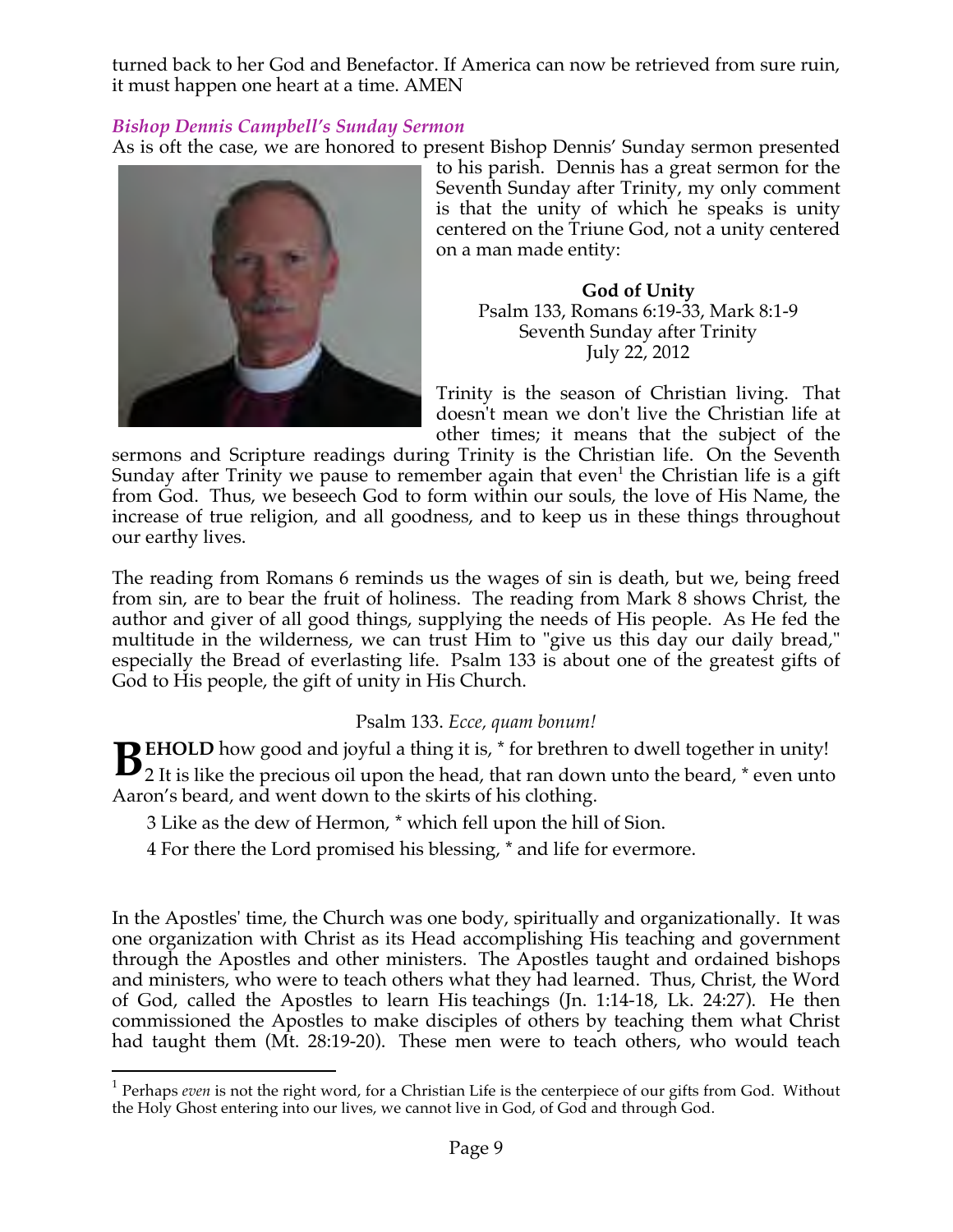others (1 Tim. 2:2), and so it will continue until the Lord's Return.

All of the teacher/ministers answered to the Apostles. The Apostles sent letters and instructions to them, and even sent delegations to their churches with authority to correct problems in doctrine and practice. The Apostle Paul excommunicated Hymenaeus and Alexander (1 Tim. 1:20) and placed Titus in Crete to establish churches and to appoint and ordain bishops and ministers as Paul had appointed and ordained him (Titus 1:5). Even Peter was called to give an account of his activities to the other Apostles (Acts 11:1-18). So the Church was one connected body. There were no independent local congregations. Local churches were part of the larger Church, teaching the Apostles' doctrine and under the supervision of bishops, who were under the Apostles' supervision. That is why the picture of the Church as the Body of Christ is so accurate. No part of the Body is independent of the others. Each is dependent and organically connected to the whole Body, under the direction of the Head. The Bible also illustrates this with the analogy of a Kingdom or Empire. The Church is the Empire of Christ. He is the Emperor, and His Empire is divided into provinces and counties, but no province or county is independent. Each province is part of the Empire, and each is connected to the others

Writing about the unity of the Church, the Apostle Paul gives the foundation of our unity in Ephesians 4:1-6, and, especially in the well beloved words of verses 4, 5, and 6:

 "There is one body, and one Spirit, even as ye were called in one hope of your calling; One Lord, one faith, one baptism, One God and Father of all, who is above all, and through all, and in you all."

We have already looked at the meaning of "one body," but we should note here that one Spirit, the Holy Spirit, animates the Body. The Holy Spirit is the soul of the Church. The calling is our invitation to be a part of the Body. It is the Divine Invitation to be partakers of all the blessings of God in Christ; the forgiveness of sins, the communion of saints, the indwelling Spirit, the means of grace, holiness of life, and the hope of glory are all part of these blessings. There is much more to your calling, but I will have to talk about that another time. We are one in Christ, and in His blood. In other words, we are all sinners saved by grace. He died for our sins, and we are united in the fact that we are forgiven and made whole by His one offering of Himself on the cross. Of course our unity is based on the One Lord. There is one Lord, so there is also one body. There is one Saviour, therefore there is one Church.

We are united in one faith. That means we are united in the Apostles' doctrine, the doctrinal content of Christianity, which we looked at earlier in the sermon. But faith is also belief and trust. So we are united in our belief in the doctrines, and also one in our trust in Christ as our Lord and Saviour. We are one because we have partaken of one baptism, that is, our baptism into Christ, our spiritual baptism, accomplished by the Holy Spirit, by which we were placed in Christ, and Christ was placed in us, and of which our water baptism is a sign and seal.

I apologize for the quickness of this discussion of the basis of our unity. I thought it necessary to mention it, but it is not the point of this sermon. The point of the sermon is the point of Psalm 133, that it is a good and joyful thing for the people of God to dwell together in unity. The Psalm does not give the details of the good and joyful benefits of Christian unity. It does what poetry often does, giving images and word pictures rather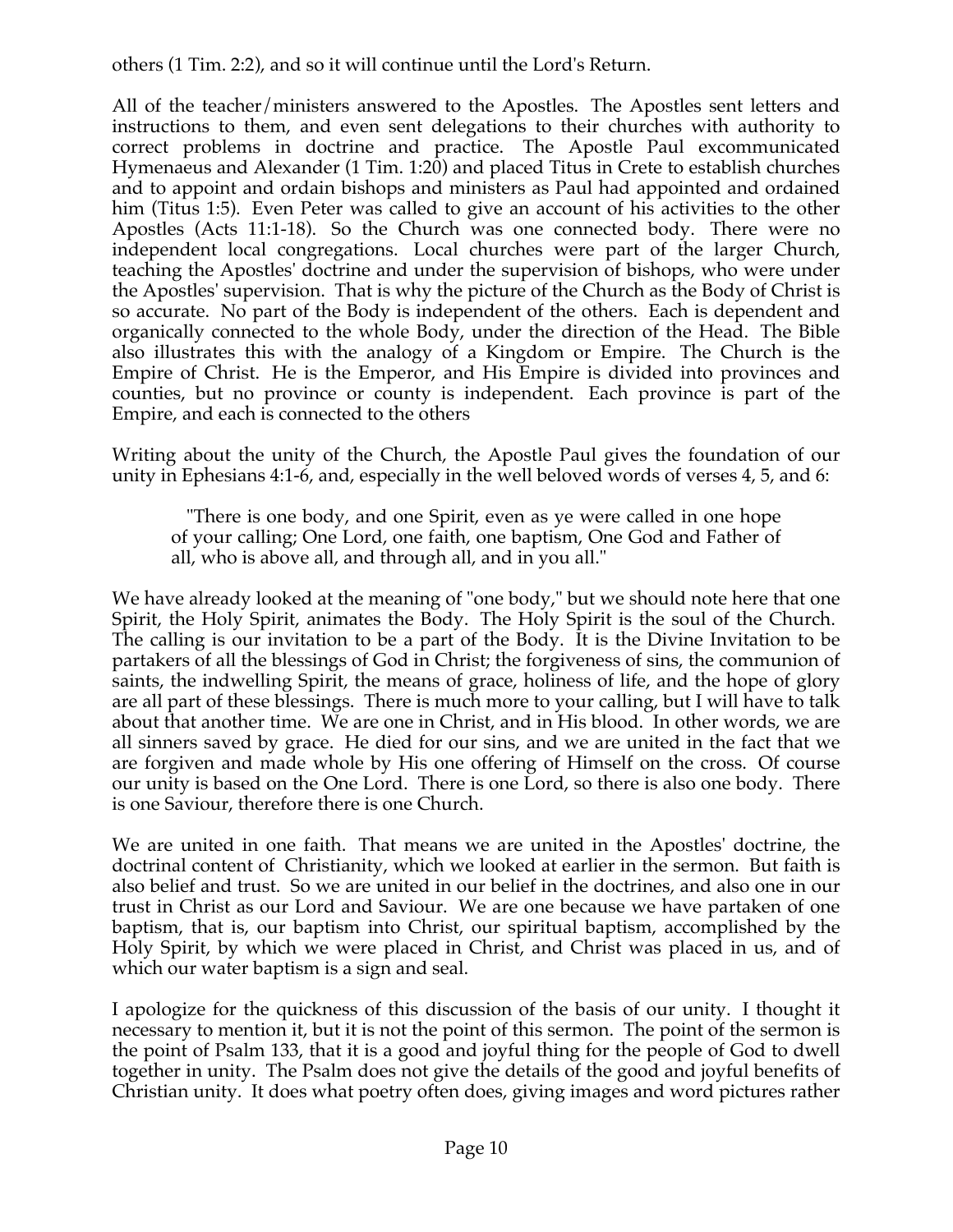than concrete examples. It poetically compares unity to the oil that consecrates the high priest in the line of Aaron. The oil was costly, and perfumed with sweet and exotic spices. It was pleasant to see and smell, and it was poured in abundance over the head of the High Priest so that it ran down to his beard and some even dripped onto of his robe. In that semi-arid climate, the oil reminded the people of the soothing and healing effect oil had on their chapped, dry hands and skin.

Keeping the dry climate of the area in mind, picture the wonder and appreciation the people would have for the pleasant climate of Mount Hermon. With an elevation over nine thousand feet, it is often snow capped through mid summer, and its melting snow and abundant rain are major sources of the waters of the Jordan River. Nights can be cold there, even in July and August. The mountain is a cool and refreshing retreat in an otherwise hot, dry area. The point, of course is that the fellowship, the belonging, the love, the acceptance, the unity of God's people is a cool, refreshing refuge from the dessert wilderness of the world.

This unity is both a gift to the people of God, and the responsibility of the people of God. It is a major part of our calling to preserve the unity of the Church, especially in our local congregation. Next to ensuring that we have our unity in the Apostolic faith recorded in Scripture, being sources of encouragement and edification rather than strife and sorrow may be our most important task as Christians. Remember that the world will know we are Christ's people because we love one another, and our growth in Christ is tied to our belonging to His Body. So it is imperative that we are able to say from experience, "Behold, how good and joyful a thing it is for brethren to dwell together in unity."

## *New Nametags*

We had no new nametags today.

## *After Church Hospitality*

Sadly, no after church snacks. The same story every week, is it not? The fact is that we are supposed to be on a low carb diet and there really aren't any low carb snacks that appeal to us. So, with no fatted dog nut in sight, it was off to the next village for Greek Food; a salad at that! Fatted dog nuts next week! We are hoping between now and next Sunday some invents no-carb dog nuts.

After church goodies providers as currently signed up:

| <b>Date</b>     | Name                                                           |
|-----------------|----------------------------------------------------------------|
| 29 July 2012    | <b>Opportunity Available - Eighth Sunday after Trinity</b>     |
| 5 August 2012   | <b>Opportunity Available - Ninth Sunday after Trinity</b>      |
| 12 August 2012  | <b>Opportunity Available - Tenth Sunday after Trinity</b>      |
| 19 August 2012  | <b>Opportunity Available - Eleventh Sunday after Trinity</b>   |
| 26 August 2012  | <b>Opportunity Available - Twelfth Sunday after Trinity</b>    |
| 2 September2012 | <b>Opportunity Available - Thirteenth Sunday after Trinity</b> |

*People in our Prayers* - http://faithfulcenturionprayerteam.blogspot.com/ **Why? Prayer is an extremely important activity.**

It is not that God knows not our needs, for He surely does. Yet, Jesus commanded us to ask God for those same needs. In addition to the obvious of asking God for help, offering thanksgiving and the like, prayer helps us focus our thoughts on how we might do God's work.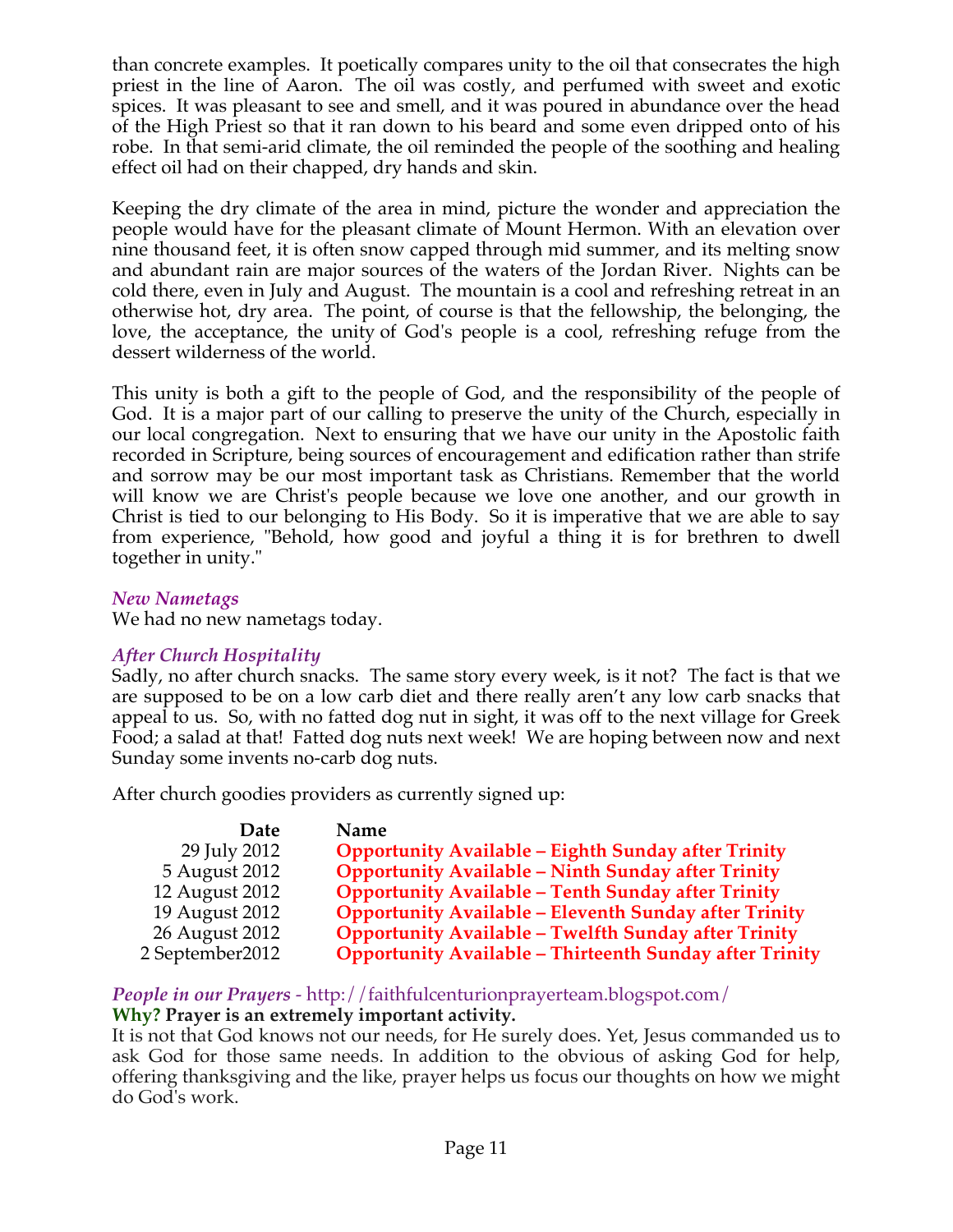The Prayer Team of the Church of the Faithful Centurion was established to help our members and fellow Christians pray for those in need and to give thanks as well for the blessings we have been granted.

### **Who can be on the list? Do I have to be a member of the Church of the Faithful Centurion to be prayed for?**

No! The only qualification to be on the list is that you want our prayer team to pray for you. We are Christians and are happy to pray for you, no matter who you are. If you want help from God, you are our kind of people.

### **What is the commitment from the prayer team?**

Each member of the team will pray for the desired outcome at last once per day.

## **How do I get myself or someone else on the prayer list?**

You can email one of the prayer team leaders: Jack - jack@faithfulcenturion.org or Dru dru@ faithfulcenturion.org, or call the church office at (619) 659-3608 or fill out a prayer card at church.

## **What should I ask for?**

Depends on what you want. Some people merely want God to be asked to heal their ills and be mentioned by their first name, others want a specific outcome and / or have more of their personal information known to the team. Ask for what you want. It is your desire and need for prayer the team is attempting to meet. For typical examples, see the list below.

## **Updating the Team**

If you are on our prayer list, or if you have submitted a person that you have asked us to pray for, please update one of the team members or Hap in person, by telephone or email. It helps to be able to pray specifically for these individuals including their specific needs; plus if they get better, it is nice to give thanks!

Please note that on the yellow (maybe green or orange if you get an old one) cards at church, you can ask that those to be prayed for have their names disseminated to the prayer team. Those names will be said in church and appear here. Or, you can ask that their names and purpose be kept confidential, then only Hap will know to pray for them.

#### *Prayer List Notice – If you have someone on the prayer list and their needs have changed, please let us know. We'd like to update our prayers to reflect the need and most important to give thanks!*

## *Travel*

*Shamim Gray* is on travel to London this week to be with her family as her father Bashir Ahmed passed away on Tuesday.

## *Move*

*Ryan Hopkins* has moved to Dillsburg, Pennsylvania, to study Dressage Riding through June 2013. Please pray for God's guidance in his life as he works and studies.

*The Thomas Family* is on a short tour assignment in Guam through August 2013. Please pray for the assignment to continue to go well for Kurt and for Mary and the kids to make new friends. In particular pray that Kristyna and Mitchell will develop good friends and school mates there so as to further their development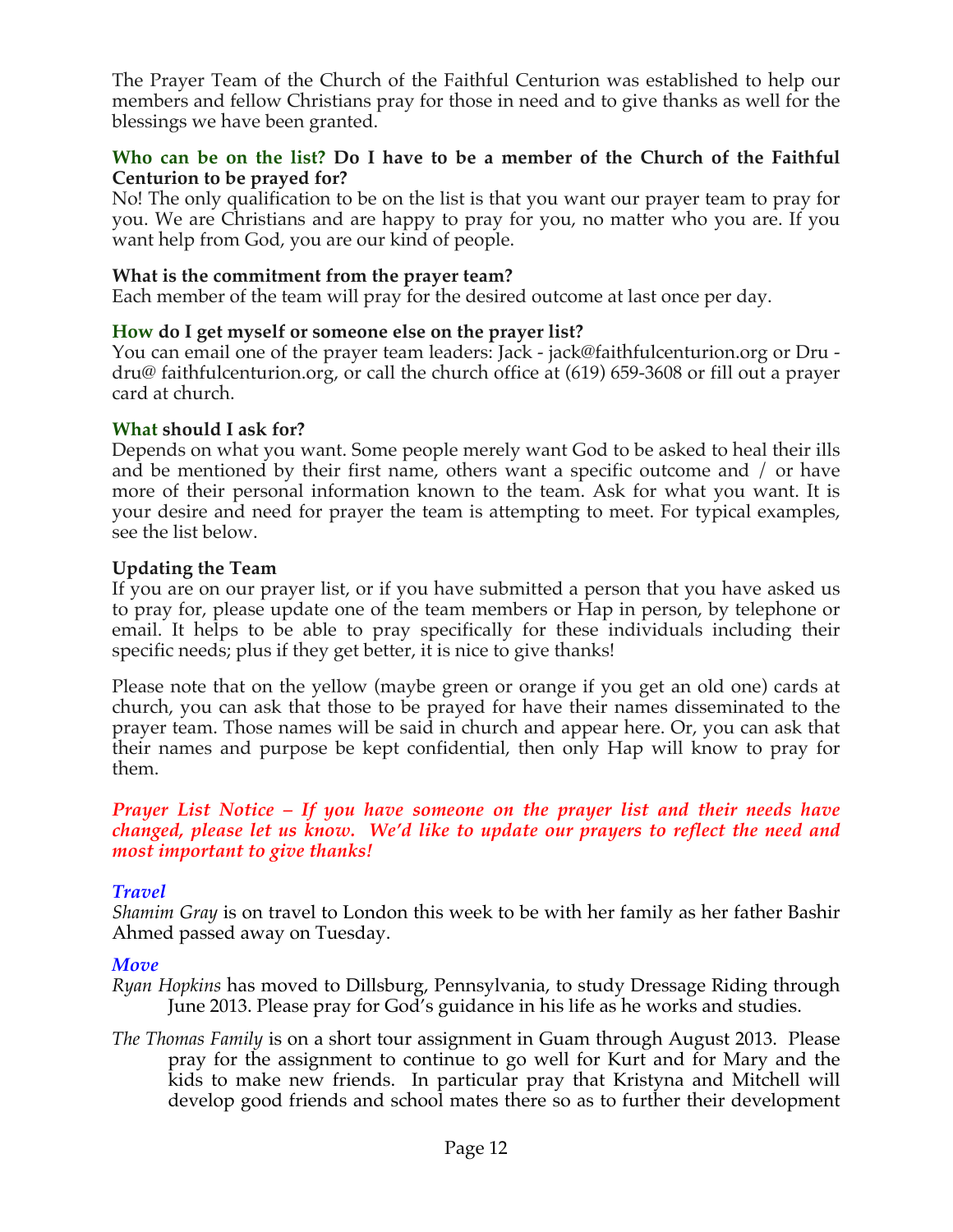as both Christians and citizens. Things seem to be going well where the sun rises on the United States, so keep praying! Give thanks and ask for continued good developments.

## *Homebound or Infirm*

*Norma, Sara's mother* is in a state of deteriorating health, both physically and mentally, with both onset dementia and Alzheimer's. On 30 January 2012, she broke her hip and had a partial hip replacement. She is not doing well, but has decided she would like to live a bit longer. Please pray Norma might come back to God and for peace of mind for her and the ability for both Sara and her mother to put their cares and worries on God's shoulders so they can deal with the many problems involved.

## *Departed*

- *Bashir Ahmed*, father of Shamim Gray, passed away on Tuesday 17 July 2012, in London. Bashir had been in failing health for some time and had a series of seizures on 10 July 2012. Please give thanks for his transition to be with our Lord in His home, pray also for his family who of necessity remain behind, in particular his daughter Shamim and his loving wife who cared dearly for him. Above all, pray for his entire family to open their hearts to accept all God's love will bring them.
- *Morris Martin, 91,* passed away on Monday 16 July 2012. His son Paul was with him as he left for home, for which all are grateful. Morris was comfortable in our Lord. While he will miss his family here on earth, he was grateful for all the time the Lord has given him. Please pray for continued peace of mind for his family, in particular his wife of many years, his daughter Patty and son Paul. Pray for their trust in our Lord and for his family to let God carry their worries.
- *Elizabeth Brooks*, mother of Reverend Tom Brooks, Rector of All Saints Church in Pensacola, Florida, and Chancellor of the Anglican Episcopal Church. Mrs. Brooks passed away the morning of 6 July 2012, at after a long illness at 0130 EDT in Rochester, New York. Thankfully, her son Tom was in attendance for her final illness and at the time of her passing. She was born on 6 January 1920, and so was 92 ½ years old. Please pray for the repose of her soul, now safely in the arms of our Lord, and for the strength and consolation of Tom and her other children.
- *Robert "Bob" M. Hall* passed away the afternoon of 5 July 2012. Bob, a lifelong follower of our Lord, left behind children, grandchildren and great grandchildren who are a testimony to his work here. His family misses him, but rejoices in his freedom and happiness. Please pray for their comfort as they deal with the temporary separation, in particular remember Elaine, his wife of 65 years, who will miss him dearly.
- *Caroline*, good friend of Sara Simmons, passed away on 5 July 2012, after a battle with lung cancer. Please give thanks for her safe passing and comfort for her family and friends who of necessity remain behind.
- Alice *Berry* passed away 24 May 2012, after a hard fought battle with cancer. Please give thanks for her life here and pray for comfort for her husband Larry and their family who remain behind, pray that they can look to the Lord for comfort during this very hard time.

### *In need of a miracle or understanding of God's Plan*

*Todd* and *Kenny* have both been fighting osteocarcinoma for over five years and have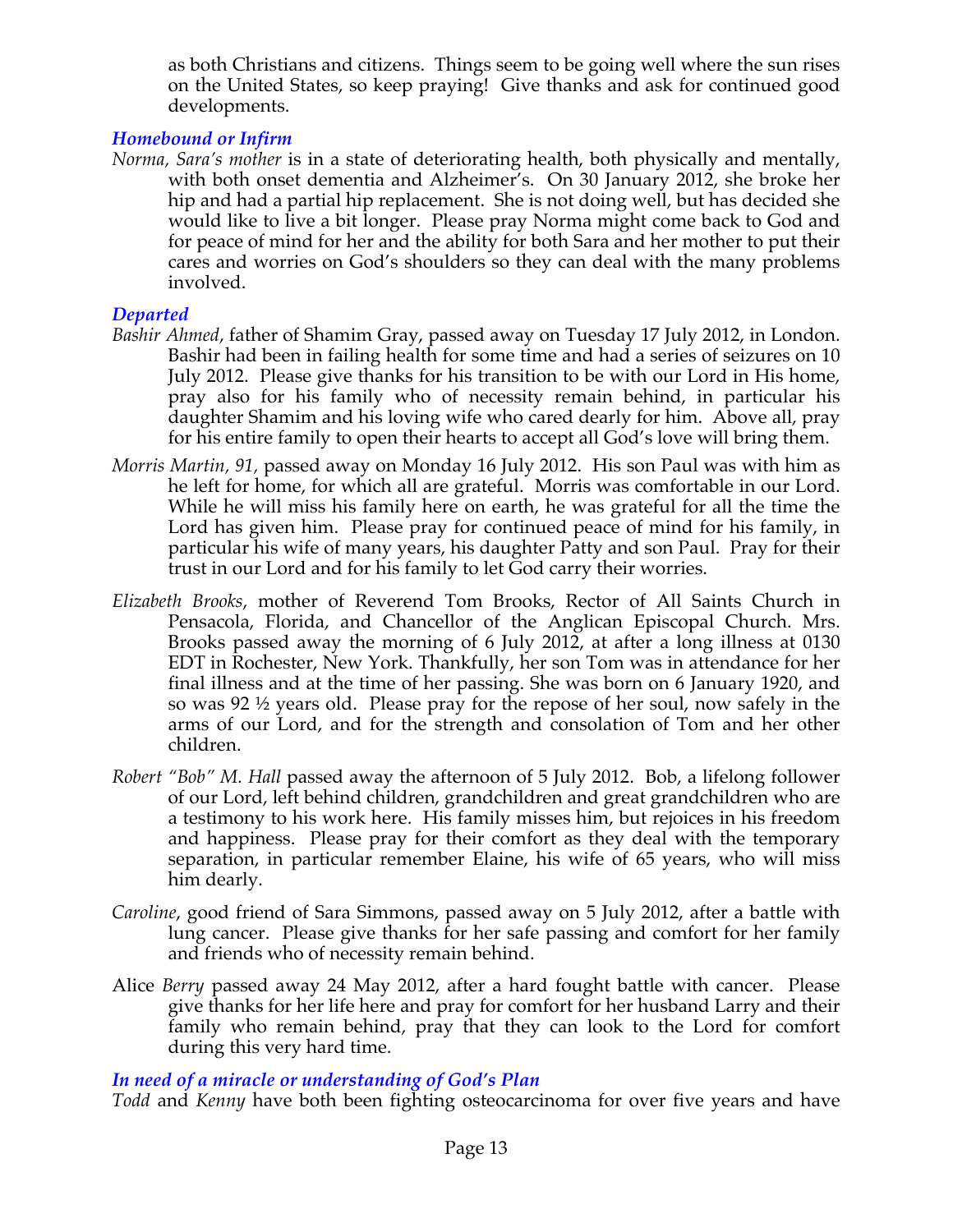been told their time here on earth is nearing its end, absent a miracle from God. Both are ready to go home and leave the pain, but would like to stay. Please pray for them and their families.

### *Healing*

- *Kevin Gerhart* discovered cancer on his neck. They have not found the primary site and his doctors are trying to find the source site. In the mean time, he is undergoing radiation and chemotherapy. Please pray for the medical team treating Kevin that they might pay attention, do their very best and find the source; that the treatment might be successful and he might live a long and healthy life to His honor and glory. Pray also for trust in God and peace of mind for Kevin, his wife and family.
- *Gil Garcia* had surgery at the VA hospital in Long Beach. The surgery was successful, they are predicting a 12 week recovery time. Please pray for a rapid recovery for Gil, as well as peace of mind for Gil, his wife Mary and their family.
- *Sylvia Lee,* Sandra Lee's mother, has progressive lumbar stenosis and sciatica, which is causing increasing pain in her back and weakness in her legs. Sylvia has already had mobility issues because of the strokes she had almost 20 years ago. She uses a wheelchair and walker as it is. Various pain pills and injections have not helped, so now it is time for a consultation with a surgeon. If this continues and Sylvia gets to the point where she can't walk or even stand, they will have to face moving out of the house they've lived in for 45 years. Please pray for strength, healing and easing of pain for Sylvia and her family's continued faith and in God as the Great Physician. They pray for help to listen to God's voice and guidance through this journey together.
- *Sara Simmons* sustained a fractured right knee as the result of a fall on a slate patio. She is now in a leg brace, but is still challenged for mobility and undergoing physical therapy while trying to take care of her mom, her husband Bill and Caroline. Please pray for patience for Sara and her husband Bill, as well as rapid and complete healing.
- *Bill, Sara's husband,* had a third abdominal surgery on 22 November 2011. This time the tumor was removed. Bill is having difficulty keeping the doctor's instructions, including taking a chemotherapy once a day for three years, radically decreasing the consumption of alcohol and eating properly, he is also having difficulty maintaining equilibrium, please pray for help for him to do all this. Please pray also that Bill might turn his heart outward to help those around him, as well as live a long and healthy life to the honor and glory of God. Pray also for peace of mind for Bill and his wife Sara.
- *Kay Denton* (Mrs. Kay) got a blood clot, which affected two of her fingers. She underwent an angiogram which seemingly had the desired result and the Eveready Bunny rebounded once again. Please pray a prayer of thanksgiving for the positive outcome and pray for continued peace of mind for Mrs. Kay and her family. Give thanks for her trust in the Lord and her positive attitude.
- *Izaiah Urista (4*) has a brain tumor. He was playing with his older sister, Jade, at McDonald's when she noticed he wasn't using his right side to climb, etc. Jade took her brother to their mother after which they realized he couldn't lift his arm. They took him to the hospital where it was discovered he has a brain tumor. He will undergo about 18 months of chemo to see if the tumor will shrink. At this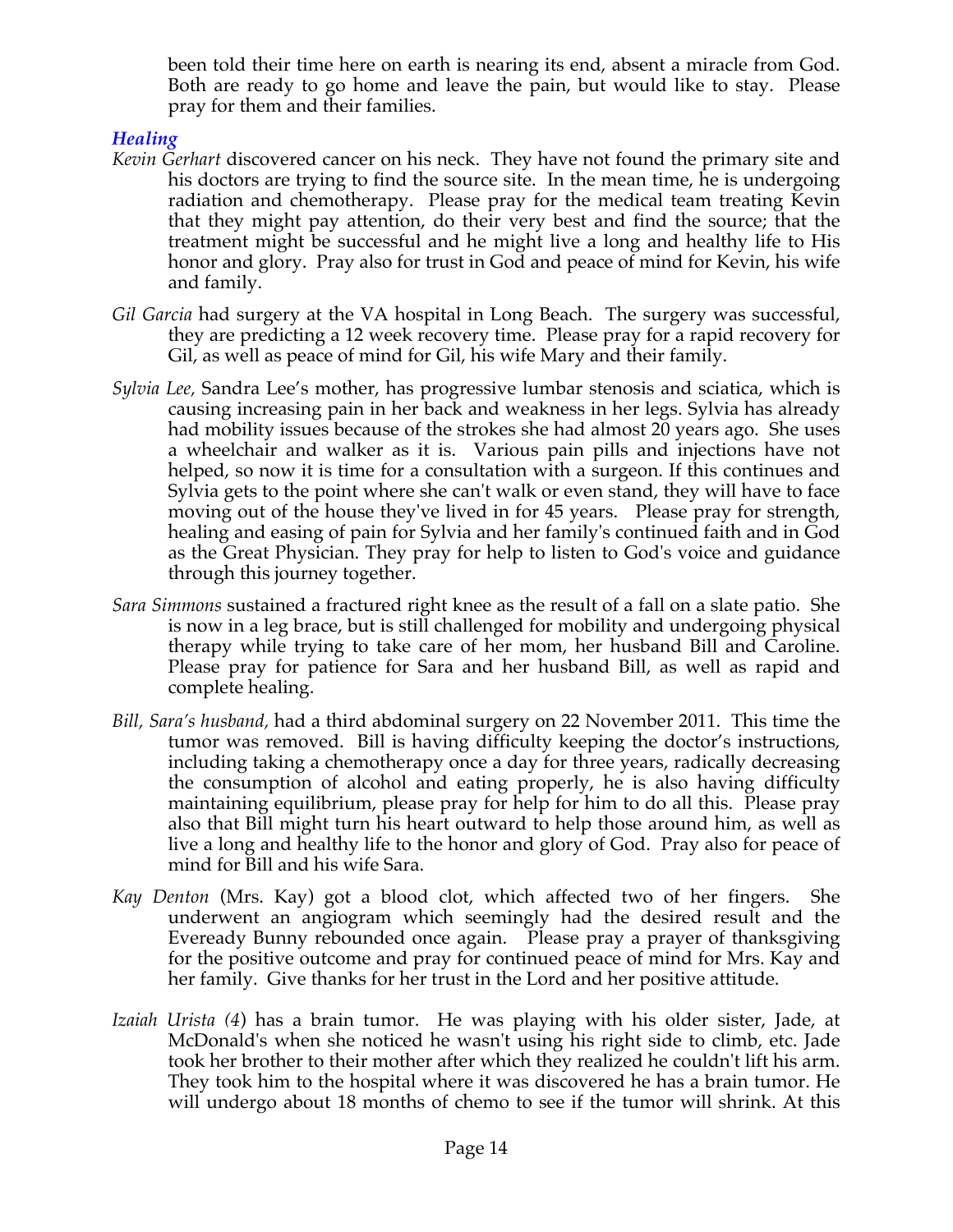point they do not think they can do anything else for him. Please pray for strength and guidance for Izaiah and his entire family, as well as provide guidance for medical treatment team.

- *James L. Cavanah* had surgery the afternoon of 10 February 2012, to remove two small but cancerous tumors. James is a minister with the AOC in Savannah, Georgia. Please pray for his recovery and remission from the cancer. Give thanks for the surgery and pray for both him and his family to allow God to carry their worries while he recovers.
- *Dotty Valkenaar* had successful surgery for a shoulder ligament problem on 28 February 2012. Physical therapy seems to be working, but is painful. Please pray for continued recovery and peace of mind through trust in God for Dotty and Lew, her husband, as well as their entire family.
- *Steve Sundberg* had a heart attack after Easter. After some time, the medical team treating him decided he was not a candidate for stents and a five-way heart bypass was performed the week of 6 June 2011. Please pray for his complete recovery and for his three children and family who are very worried about him, pray also for his trust in our Lord and for both him and his family to let God carry their worries while he recovers.
- *Matt Alcantara*, age 15, has Osteosarcoma (bone cancer), a very rare and often lethal form of cancer with limited treatment options. This is a disease that is about 90 percent fatal in a couple of years. He has no hip joint on one side, but he walks and swims! Courage? Guts? You bet! Matt just came back from his what is now every four month bone scan – CLEAN! Thanks be to God for the way things have gone. Thanks also for the great faith of Matt and his entire family. Their faith and trust is a wonderful example for each and every one of us. But, now is not the time to stop praying. Actually, it never is the time to stop praying!
- *Judith Clingwall*, is afflicted with Multiple Sclerosis (MS). She is currently in Laurel Place, an extended care facility in Surrey, British Columbia. Judith's condition has worsened recently. She is no longer able to stand, in fact she has a lot of trouble sitting upright. Judith is depressed and wants to go home to watch her birds, which given everything seems unlikely at present. Please pray for her to take an active part in her own life, for her strength, peace of mind, trust in God and remission of the disease so she might return home to her family. Pray also for strength for her husband Martin as he deals with all the problems and stress of Judith's situation.
- *Becky Madden* is paralyzed from the neck down as the result of a tragic shooting accident. Her husband is doing his best to take care of her; it is hard and he is learning the best he can. Please pray for further recovery for Becky, as well as strength and guidance for her husband.
- *Betty Macauley,* Tim's mom, fell and cracked her hip. The surgeons were able to put a pin in the hip. She made it home after a week of rehabilitation, which is a good sign. She is now walking with the aid of a walker around the house and wheelchair when out side of house. Tim says she is tough and hanging in there, considering she was 92 in June. Please pray for her to keep a good attitude and most important for trust in God to keep her moving while she is here.

*Lauralee* underwent a lumpectomy on Friday after Thanksgiving. A further anomaly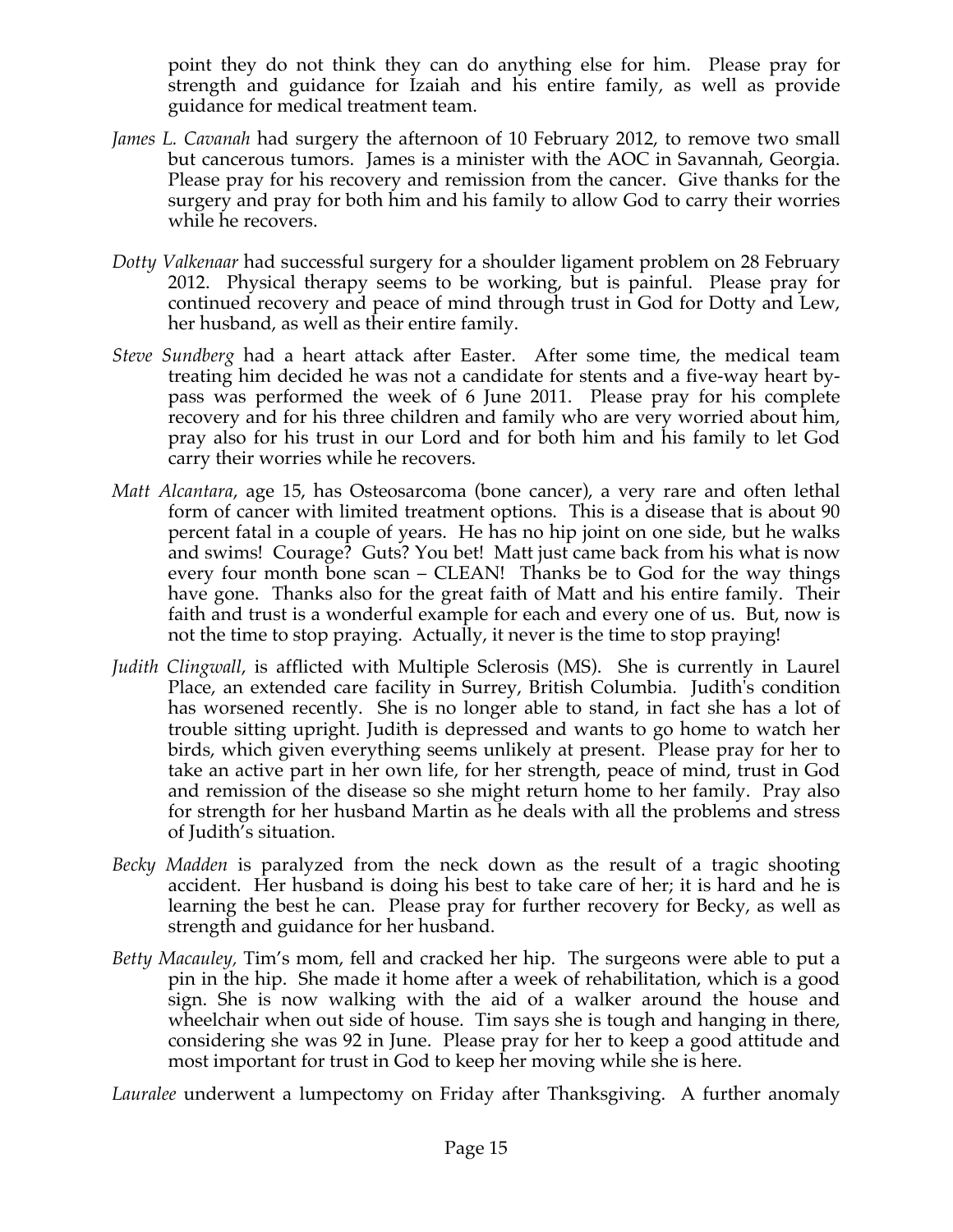has been discovered and she had additional preventative radiation treatment. Please pray for a complete remission of the cancer. Pray also Lauralee will maintain her great attitude and trust in God.

- *Vince (age 15),* reoccurrence of Osteosarcoma, recent testing found a nickel sized tumor in his lungs. The doctors are consulting with a specialist in Houston. Please pray for guidance for the medical team and for peace of mind for Vince and his family.
- *Obra Gray* continues to take day by day. Please continue to keep Obra in your prayers, and give him the strength of knowing the Lord is with him and will never forsake him. Obra needs security of what lies ahead of him, and only the Lord can grant the solace to answer his prayer.

### *Guidance*

*Sara* asks that you pray for guidance for her as she deals with the stresses of her family and life. Pray that she can separate those things which she can affect from those things which she cannot and give her grace to accept that she cannot do everything and can only change those things within her control.

*Jacquie* to open her heart to God and accept His Love and Grace.

*Hap* and *Ryan* both ask you to pray they might be able to trust God will help them make the right decisions at the right time and not to worry uselessly, to change those things they can change, accept those things they cannot change, sleep well to be able to do the correct things with a clear head and that they will open their hearts to the Holy Ghost.

## *Thanksgiving*

*Hap Arnold* gives thanks for safe travel this past week.

### *New Position*

*Rev LTC Al Ryan* has been appointed Deacon-In-Charge of the mission parish of St. Augustine of Canterbury Anglican Church, Anglican Church in America (ACA) parish in Old Orchard Beach, Maine. It is a small but growing mission, which has been plagued by clergy change. Al, the diocesan pilot, has been appointed for one year, during which time he is to help them identify what their needs are for a vicar. He has done this before and asks you to pray for God's help one more time; not only for himself, but for the parish.

## *Armed Forces & Contractors*

Airman Donny Patton (Kadena AB, Japan), Jordan (USMC – Fleet Marine Force - Pacific), Trevor (USAF - KC-10 Boom Operator), Trevor (USN – Whidbey Island, EF-18 Pilot), Kurt Thomas (USN – Guam)

## *Persecuted*

Around the world, Christians are under attack, not only in the Muslim world, but from Hindus and others in India. Also, they are under continual attack in the name of "Separation of Church and State" in the western world, as it becomes actively atheist or pro-devil buddy. Please pray for God's guidance and protection for all persecuted Christians and those around them.

## *Various Special Requests*

We ask that you pray, please ask God that the Holy Ghost might give you insight into how you might make the lives of your friends and family better. Remember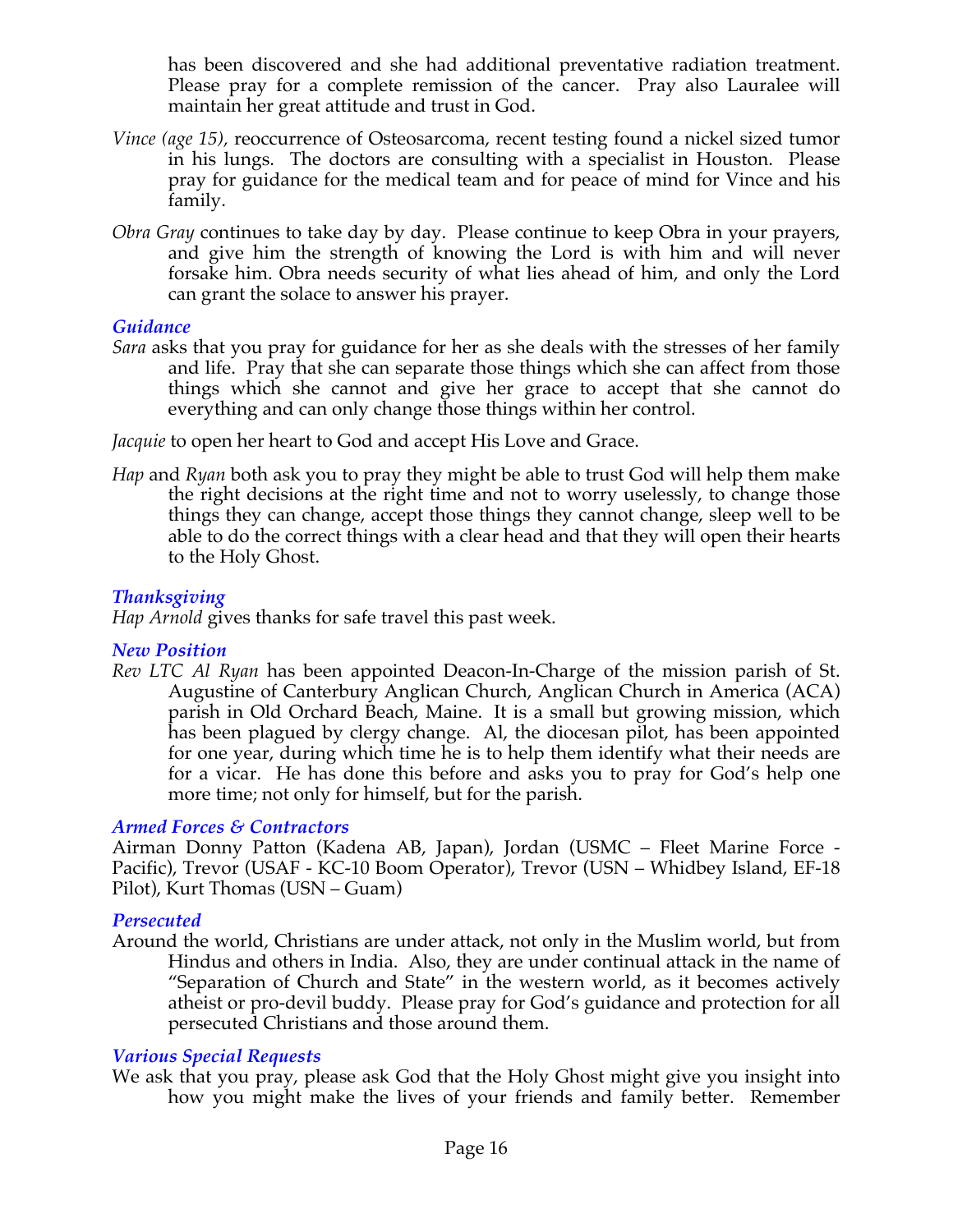helping others is not just those who you don't know!

Please join us in praying that the *Free Teen Guitar Class* will be continue to be an opportunity for God to work in the lives of the kids and their families. Please ask God to guide the class to new opportunities to make Him known to others. Help us to let the love of our Lord shine through us into their lives, putting Him first, so that He might enter in to their hearts and lives.

# *Question that only you can ask*

What would you like to know about our history, what we believe, what we do or how we operate? Hap is looking for material for the continuing education class and *Thought for the Day* material. Help us help you. Please send your question to Hap so we all can get an answer. Just because you don't know the answer to your question doesn't mean you are the only one who doesn't know. But, if you don't ask, no one will know.

## *I'd like to get a different point across or announce something*

If you have a different point of view, I would be happy to give you room to get your point across. While this publication is my perspective on events, I recognize not everyone may agree and that some people would like to express their own opinion. If you want to write something, please forward your item to Hap (with a note as to whether or not you would like editing help) to: hap@faithfulcenturion.org.

## *Epistleers*

We post the list of Epistle Readers in the Sunday Report each week so you can either plan your attendance or your pre-reading as the spirit so moves you.

## **Date Reader**

| 29 July 2012   | Dru Arnold – Eighth Sunday after Trinity |
|----------------|------------------------------------------|
| 5 August 2012  | Dru Arnold – Ninth Sunday after Trinity  |
| 12 August 2012 | Dru Arnold - Tenth Sunday after Trinity  |

### *The near future, as well as Next Sunday*

29 July 2012 – Eighth Sunday after Trinity – Morning Prayer - Service start time 1000 (10:00 am); welcome or gathering songs before the service at 0945 (9:45 am); **Time 1000 (10:00 am); Location – 10603 Burrell Way, Descanso, CA**

5 August 2012 – Ninth Sunday after Trinity – Morning Prayer - Service start time 1000 (10:00 am); welcome or gathering songs before the service at 0945 (9:45 am); **Time 1000 (10:00 am); Location – 10603 Burrell Way, Descanso, CA**

12 August 2012 – Tenth Sunday after Trinity – Morning Prayer - Service start time 1000 (10:00 am); welcome or gathering songs before the service at 0945 (9:45 am); **Time 1000 (10:00 am); Location – 10603 Burrell Way, Descanso, CA**

19 August 2012 – Eleventh Sunday after Trinity – Holy Communion - Service start time 1000 (10:00 am); welcome or gathering songs before the service at 0945 (9:45 am); **Time 1000 (10:00 am); Location – 10603 Burrell Way, Descanso, CA**

26 August 2012 – Twelfth Sunday after Trinity – Morning Prayer - Service start time 1000 (10:00 am); welcome or gathering songs before the service at 0945 (9:45 am); **Time 1000 (10:00 am); Location – 10603 Burrell Way, Descanso, CA**